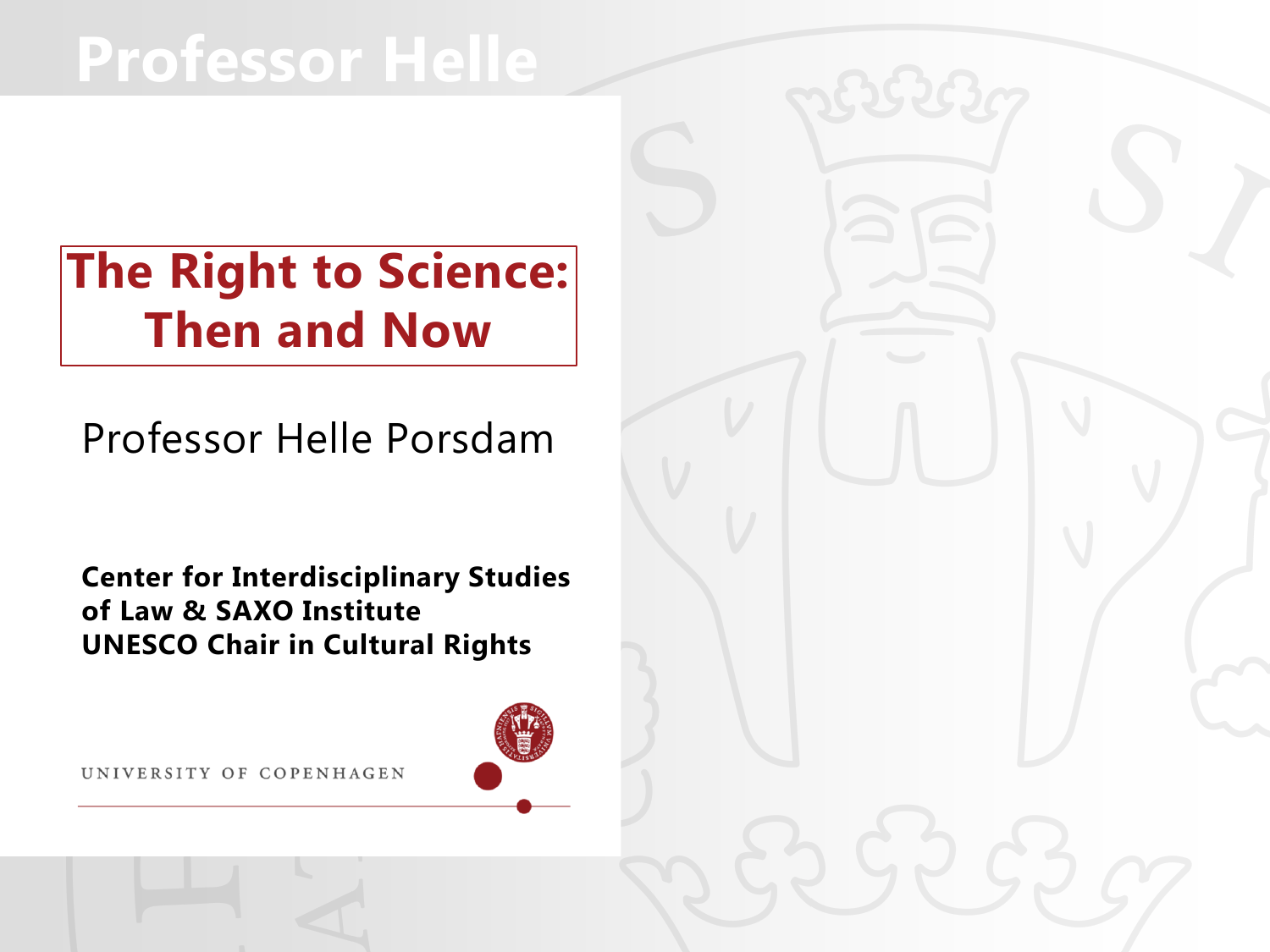### **The Right to Science: Then and Now (Cambridge University Press, 2021)**

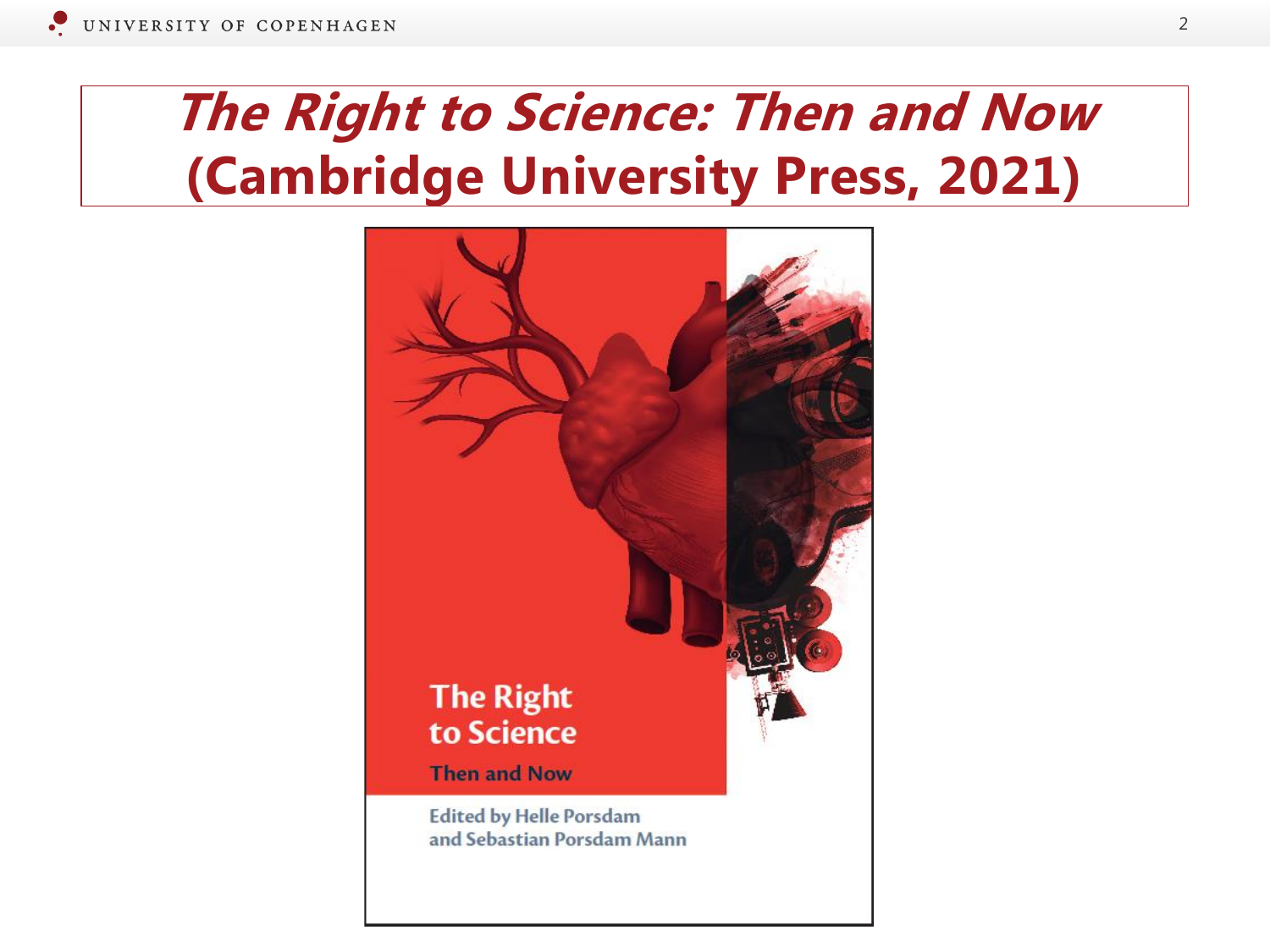# **IP rights and human rights**

- "IP rights are time and space bound. By contrast, human rights enunciate moral ideals based on the primacy and dignity of each human being. They are universal and hold irrespective of place and time. They articulate the spheres of civil, political, social, economic and cultural protection which are required for the full realization and development of each human being's personality. It is this ethos of human self-realization which animates the right to science in Article 27 UDHR and Article 15 ICESCR."
- (Aurora Plomer, "IP rights & human rights," in Helle Porsdam & Sebastian Porsdam Mann (eds.), The Right to Science: Then and Now (Cambridge University Press, 2021)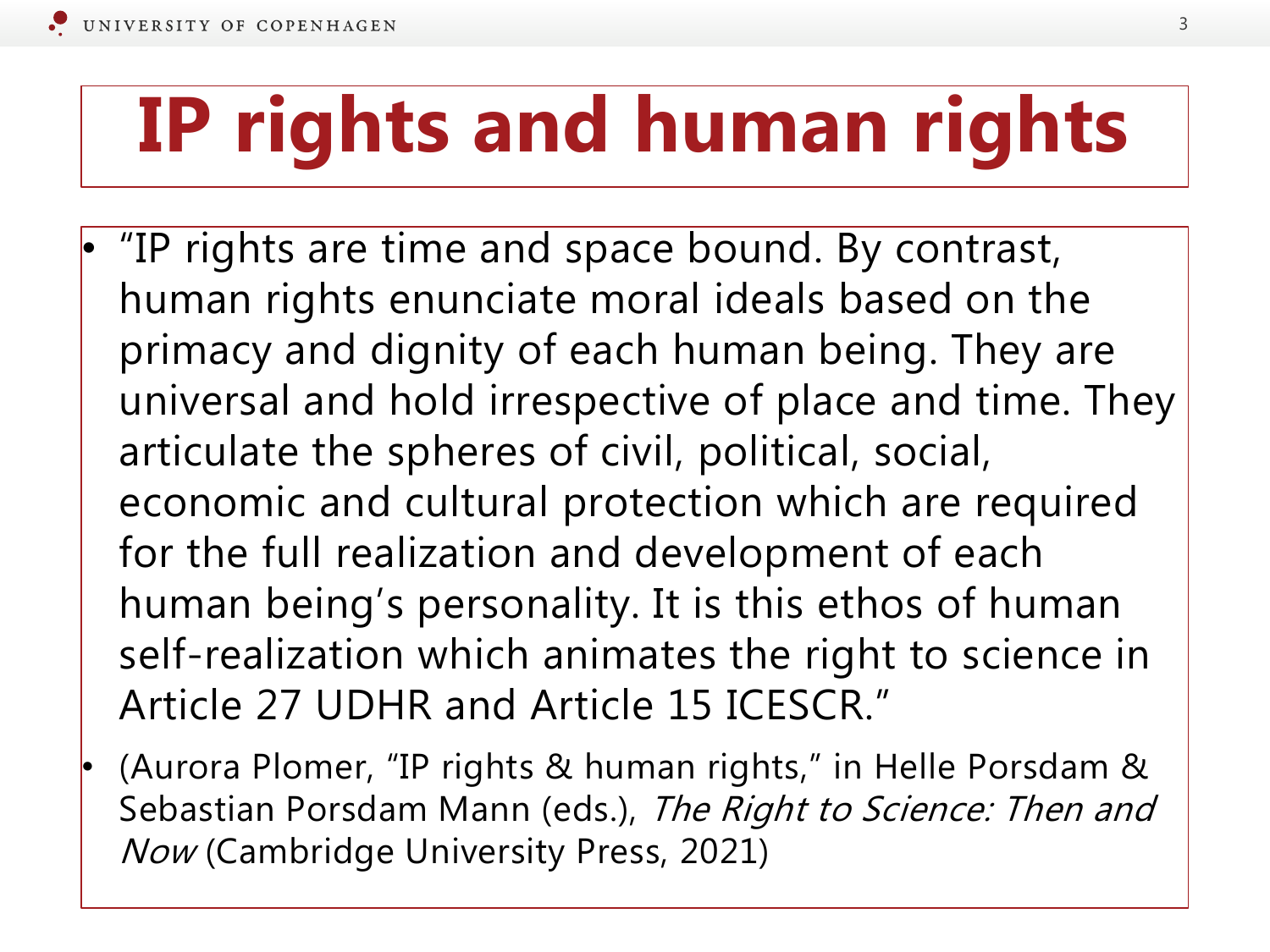# **What are cultural human rights?**

- The right to education
- The right to participate in cultural life [the right to culture]
- The right to benefit from science and its products [the right to science]
- Authors' rights

Cultural rights further the pursuit of knowledge and understanding as well as of human creativity

(Farida Shaheed, first UN Special Rapporteur in the field of cultural rights)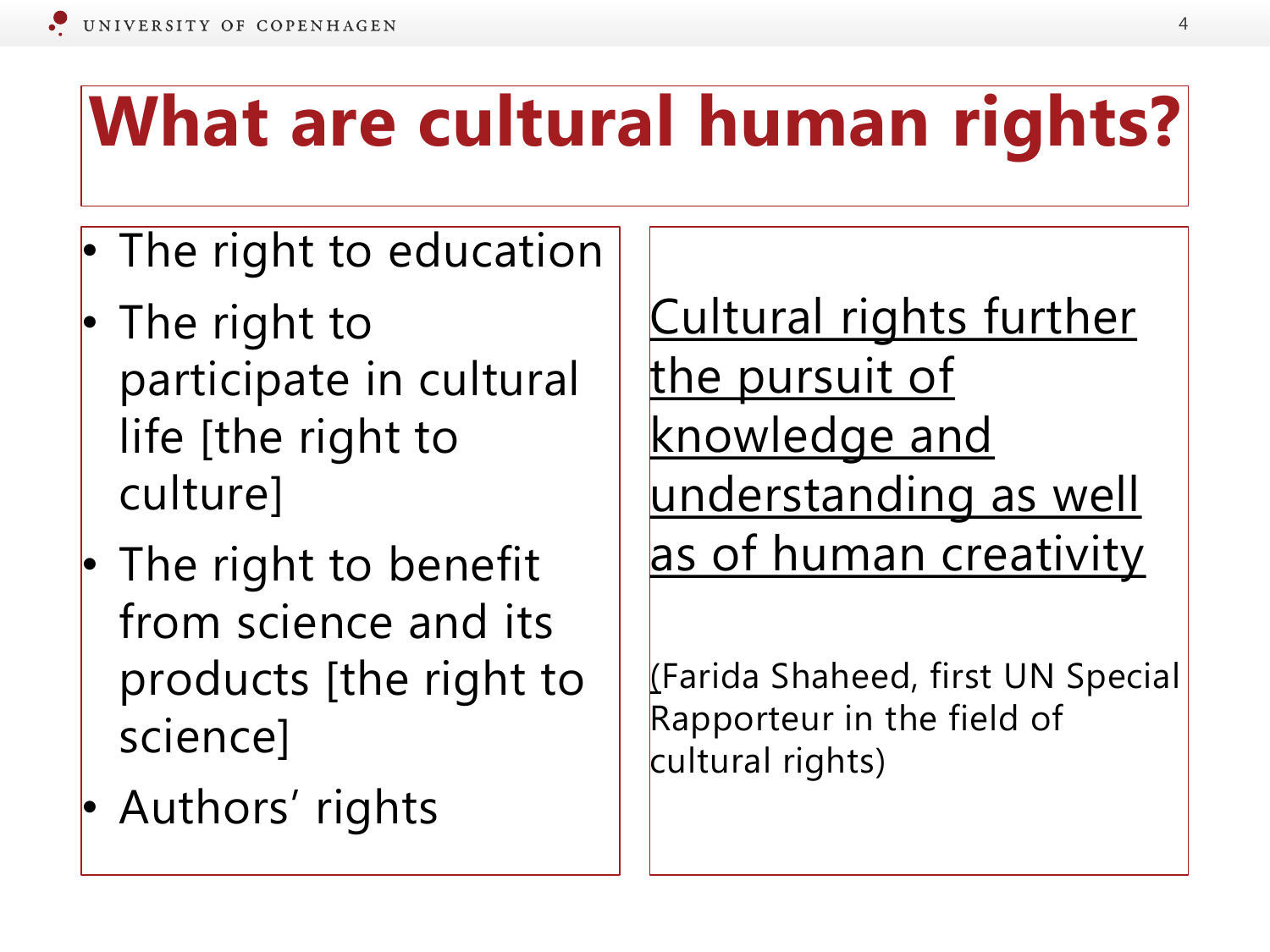### **A bit of history: The International Bill of Human Rights**



- The UN Universal Declaration of Human Rights, 1948 – an ideal standard held in common by nations around the world, but bears no force of law
- II. The International Covenant on Civil and Political Rights (ICCPR), 1966
- III. The International Covenant on Economic, Social and Cultural Rights (ICESCR), 1966
	- Both covenants became international law in 1976.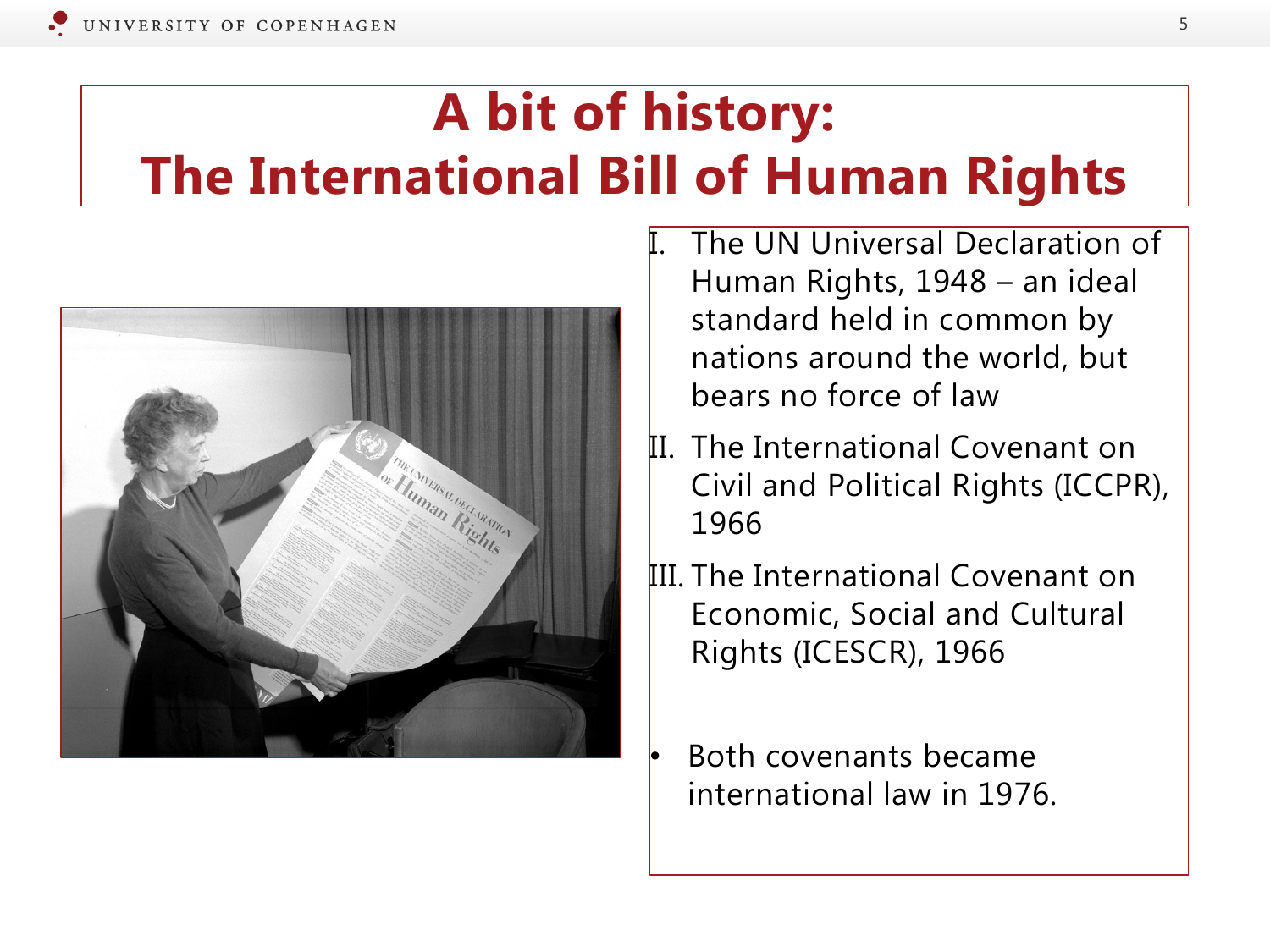#### **The Vienna Declaration of the World Conference on Human Rights 1993**

#### **Kinds of Rights**

- Civil, political, social, economic, cultural
- There is no hierarchy of rights and all rights should be regarded as being of equal priority.
- Denial of one right invariably impedes enjoyment of others, leading to the recognition by UN Member States that human rights are indivisible, interdependent and inter-related

(Source: Vienna Declaration and Programme of Action, 1993)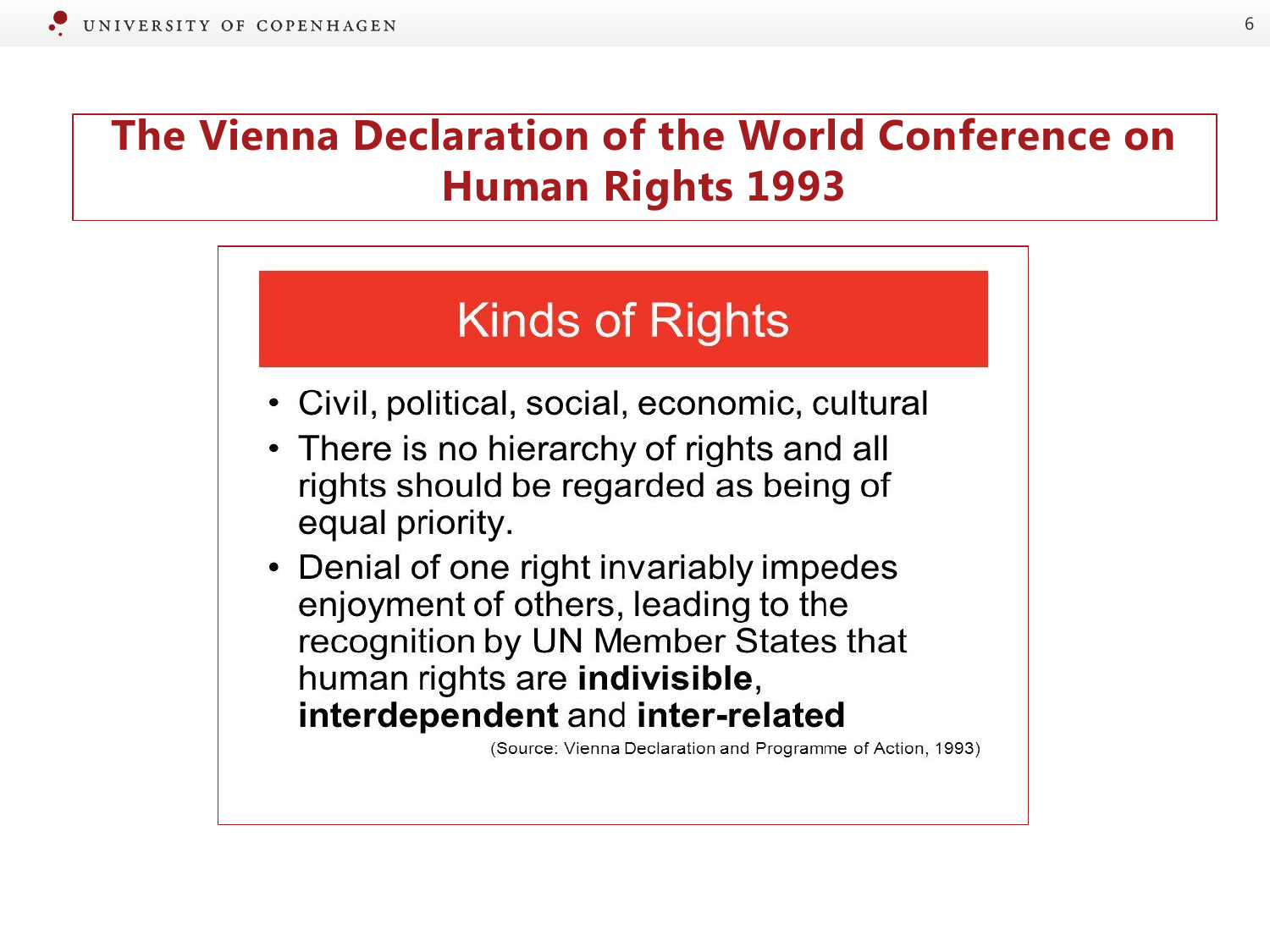### **FDR: 1941 State of the Union Address (4 freedoms speech)**



- Among the "basic things expected of our people" as the "foundations of a healthy democracy," Roosevelt included the "**enjoyment of the fruits of scientific progress** in a wider and constantly rising standard of living."
- **Four freedoms:** freedom of speech, freedom of worship, freedom from want, and freedom from fear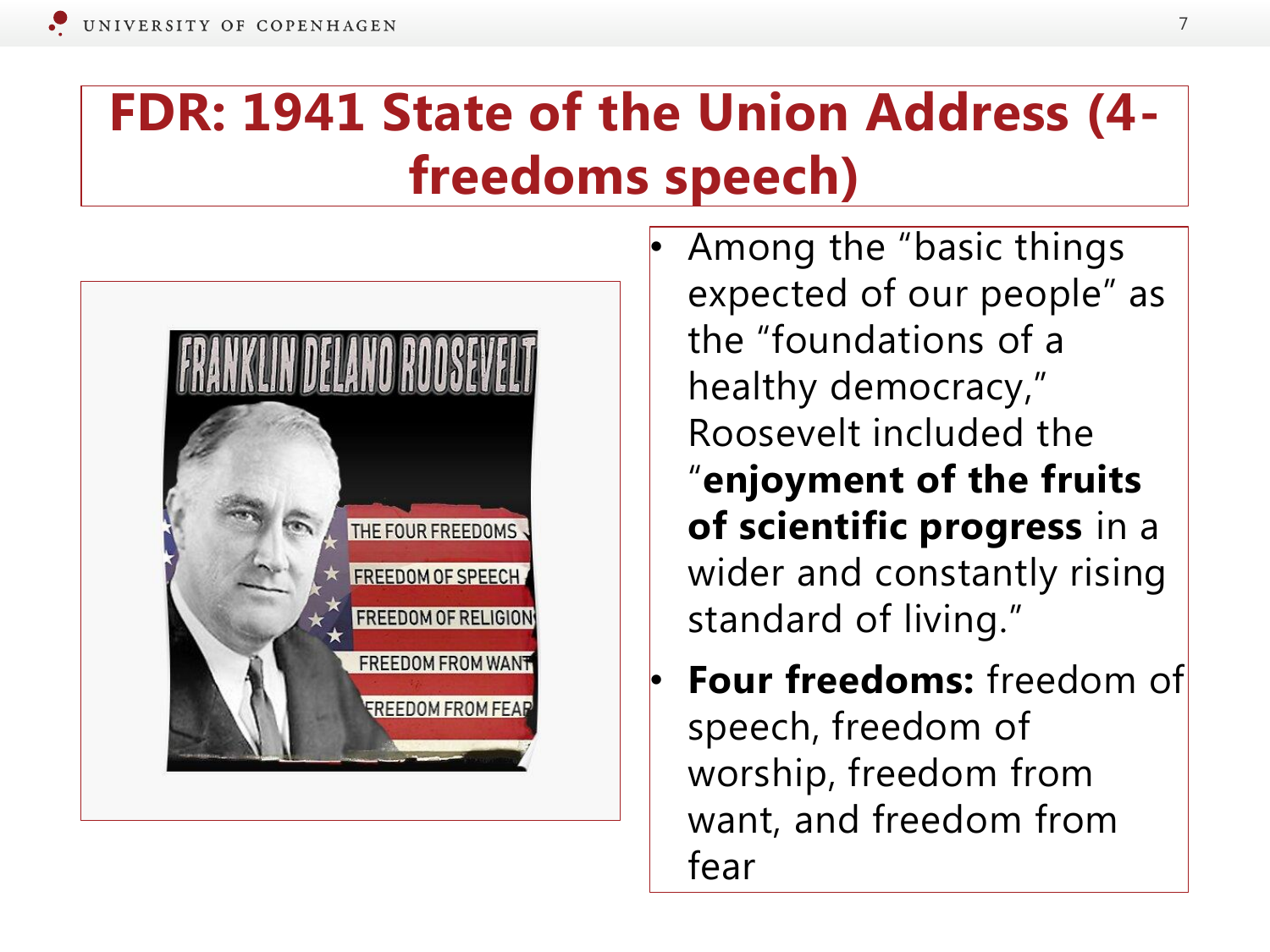#### **Franklin D. Roosevelt, State of the Union Address, 1944**

- The right to a useful and remunerative job in the industries or shops or farms or mines of the Nation;
- The right to **earn enough** to provide adequate food and clothing and recreation;
- The right of every family to a decent home;
- The right to adequate medical care and the opportunity to achieve and enjoy good health;
- The right to adequate protection from the economic fears of old age, sickness, accident, and unemployment;
- The right to a good education.

All of these rights spell security.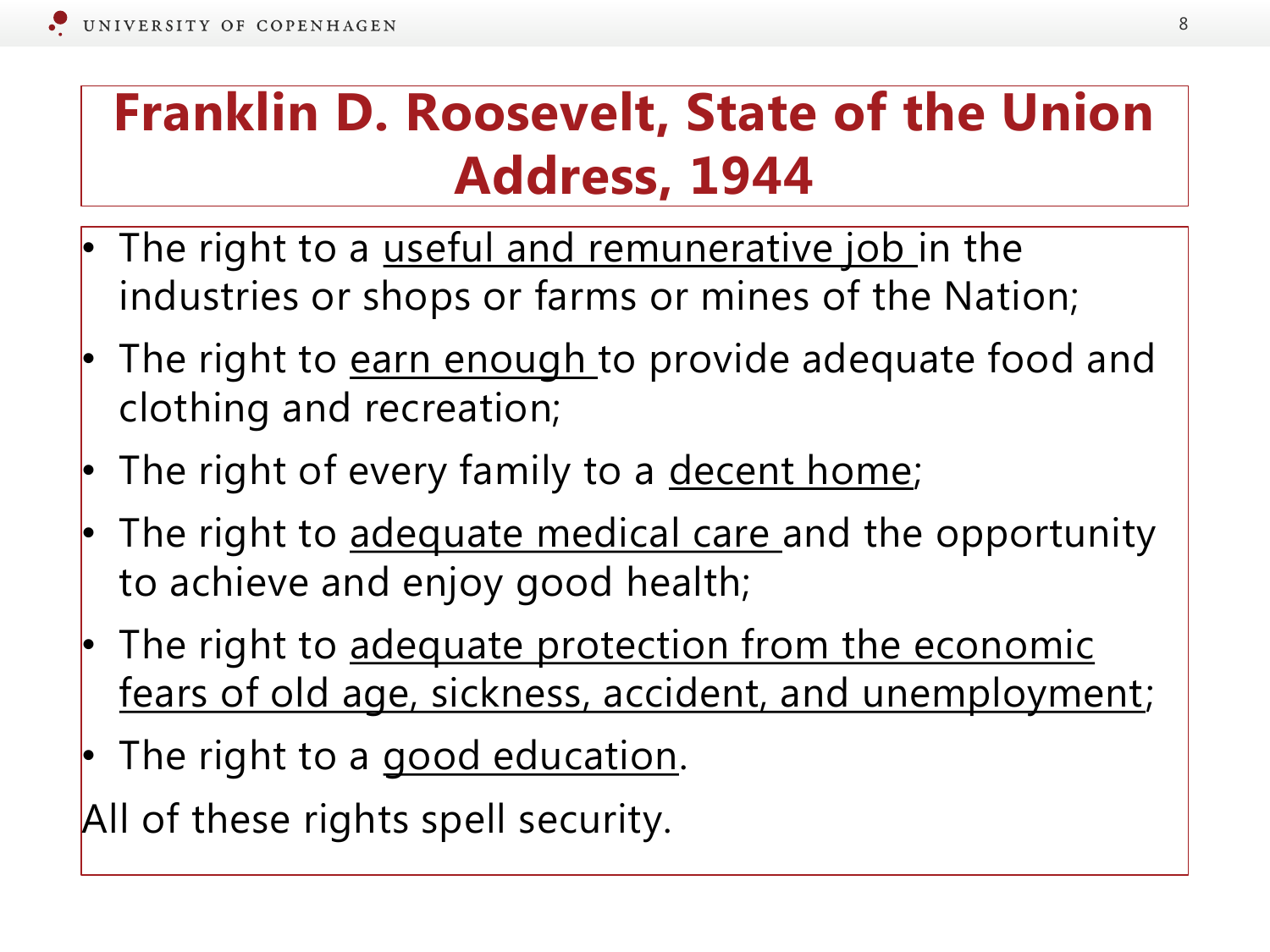# **The right to science**

- 1. Freely participate in **cultural life** and share in **scientific advancement**
- 2. Protection of moral and material interests (**authors' rights**)

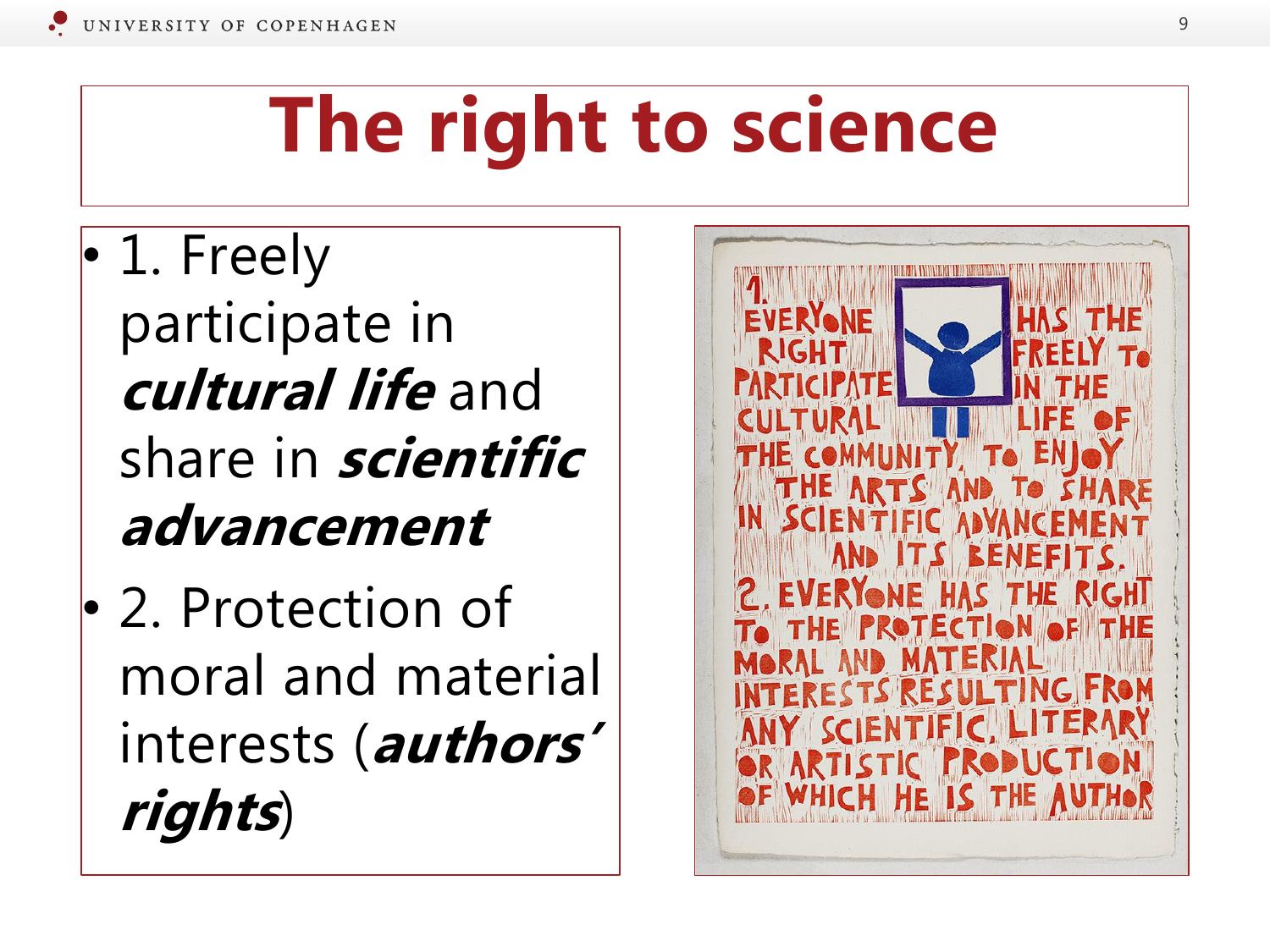#### **Article 15 ICESCR repeats almost verbatim Article 27 UDHR**

The States Parties to the present Covenant recognize the right of everyone:

a. To take part in cultural life;

### **b. To enjoy the benefits of scientific progress and its applications;**

c. To benefit from the protection of the moral and material interests resulting from any scientific, literary or artistic production of which he is the author.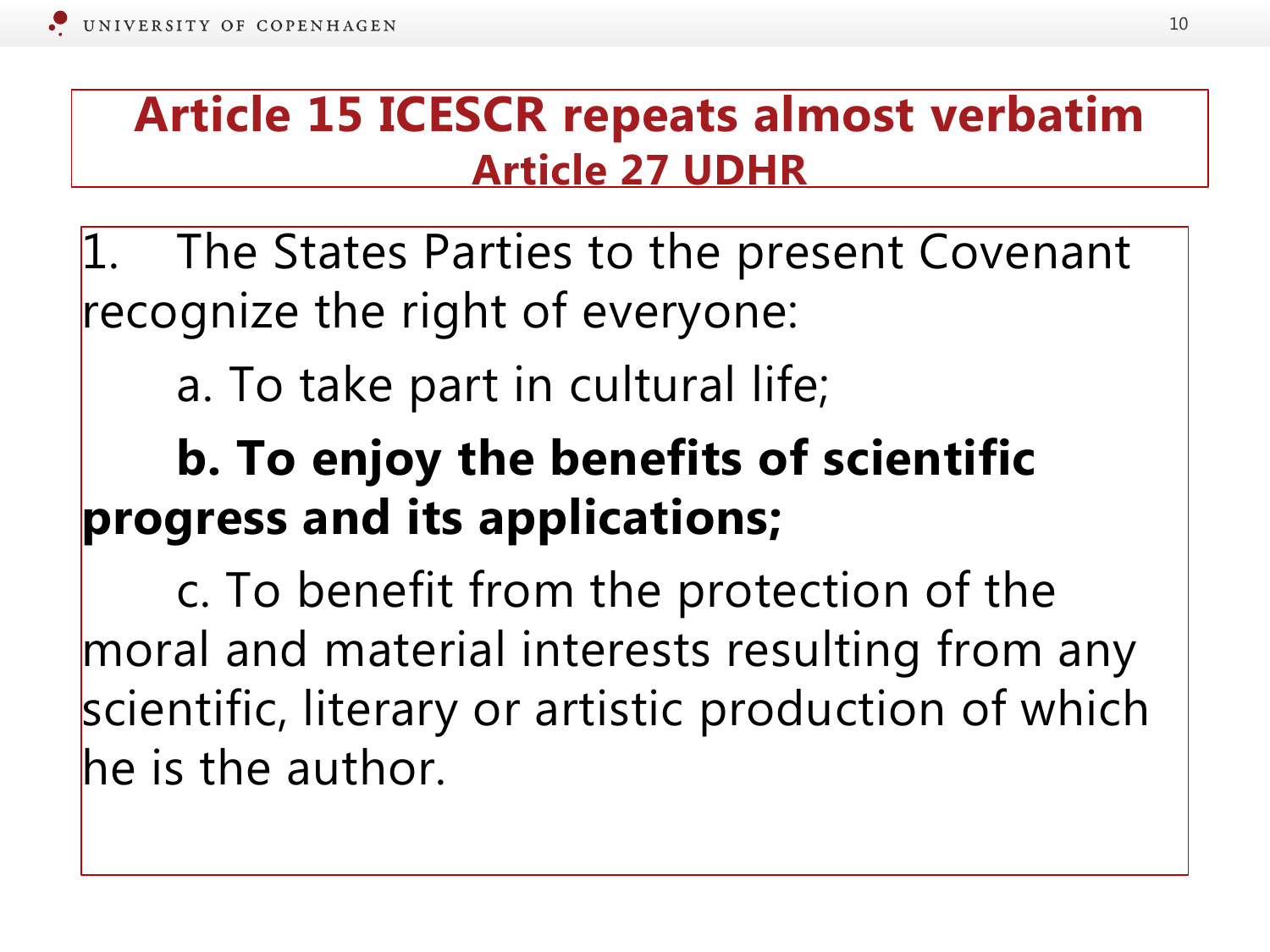# **Article 15,2-4 ICESCR**

- 2. **The steps to be taken by the States Parties** to the present Covenant to achieve the full realization of this right shall include those necessary for the conservation, the development and the **diffusion of science** and culture.
- 3. States must "undertake to respect the **freedom indispensable for scientific research** and creative activity."
- 4. States must "recognize the benefits to be derived from the **encouragement and development of international contacts and co-operation** in the scientific and cultural fields."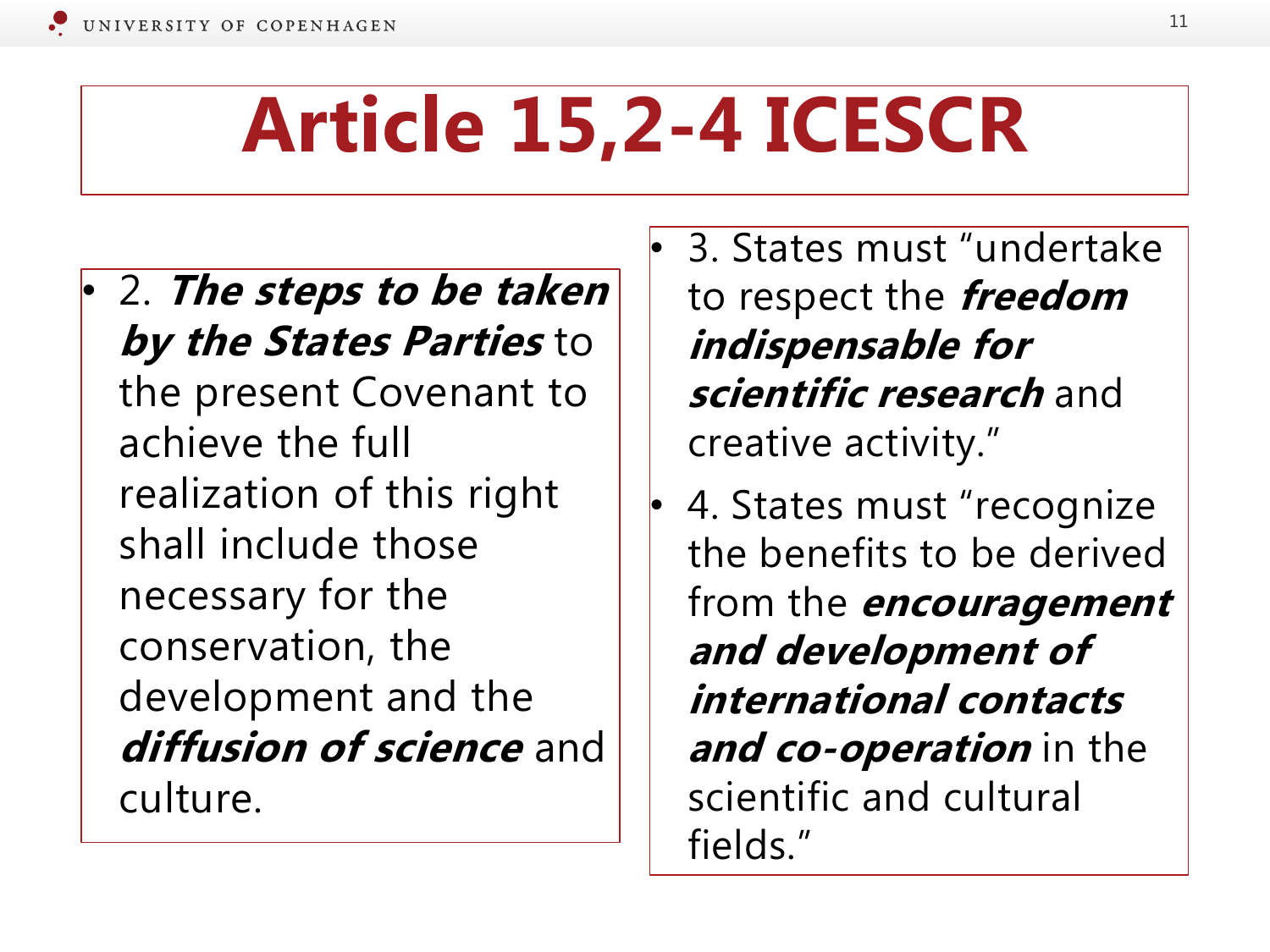## **What does 'the benefits of science' mean?**

- This term encompasses four different things:
- 1) the **material results of scientific research**  (medicines, vaccination, and technological instruments);
- 2) the **scientific knowledge** and information that derives from scientific activity;
- 3) the role of science in **forming critical and responsible citizens**  who are able to participate fully in a democratic society;
- 4) **evidence-based decision-making processes** in a democratic society (CESCR 2020)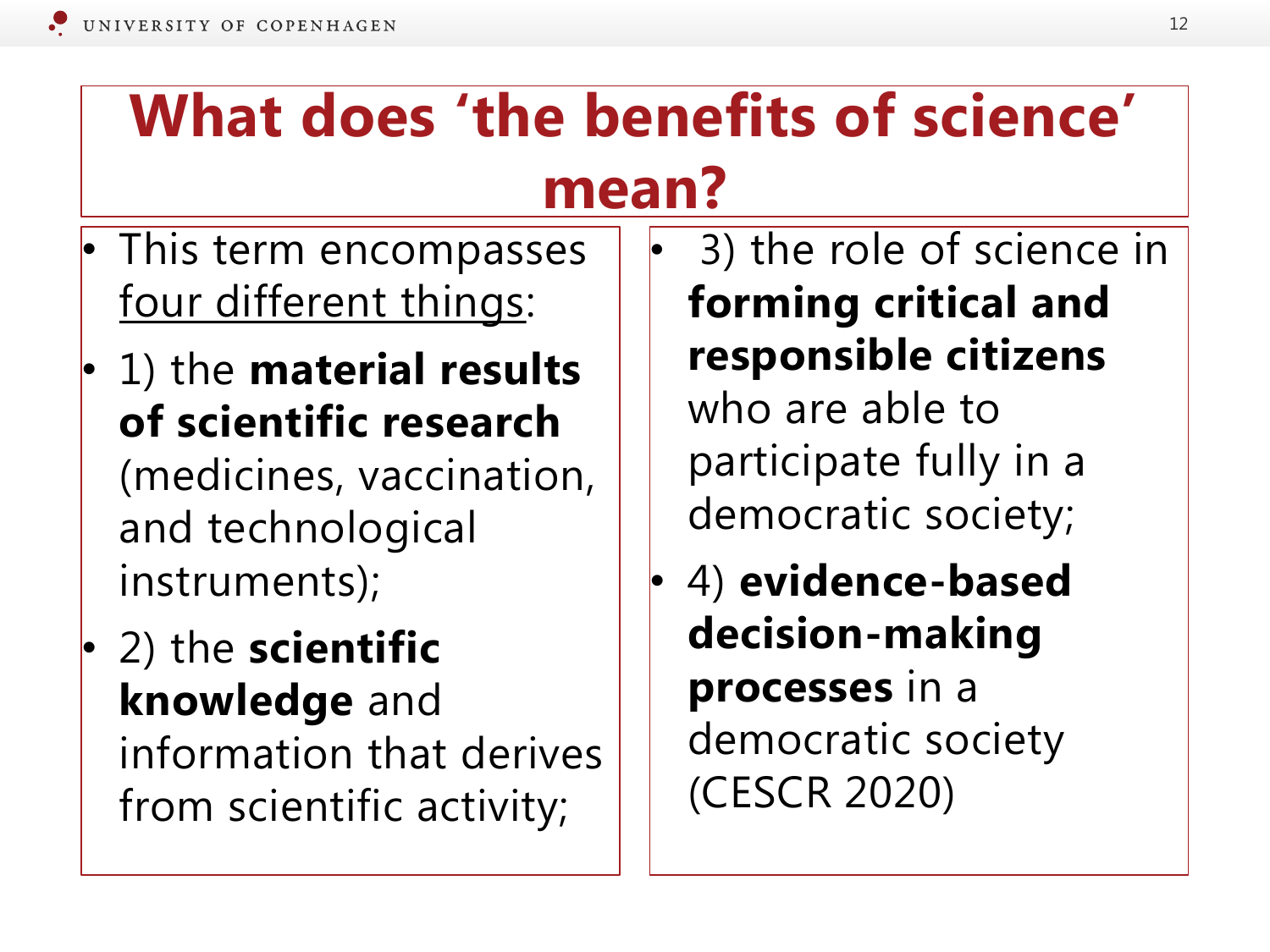### **Science as a Cultural Human Right (University of Pennsylvania Press, 2022)**

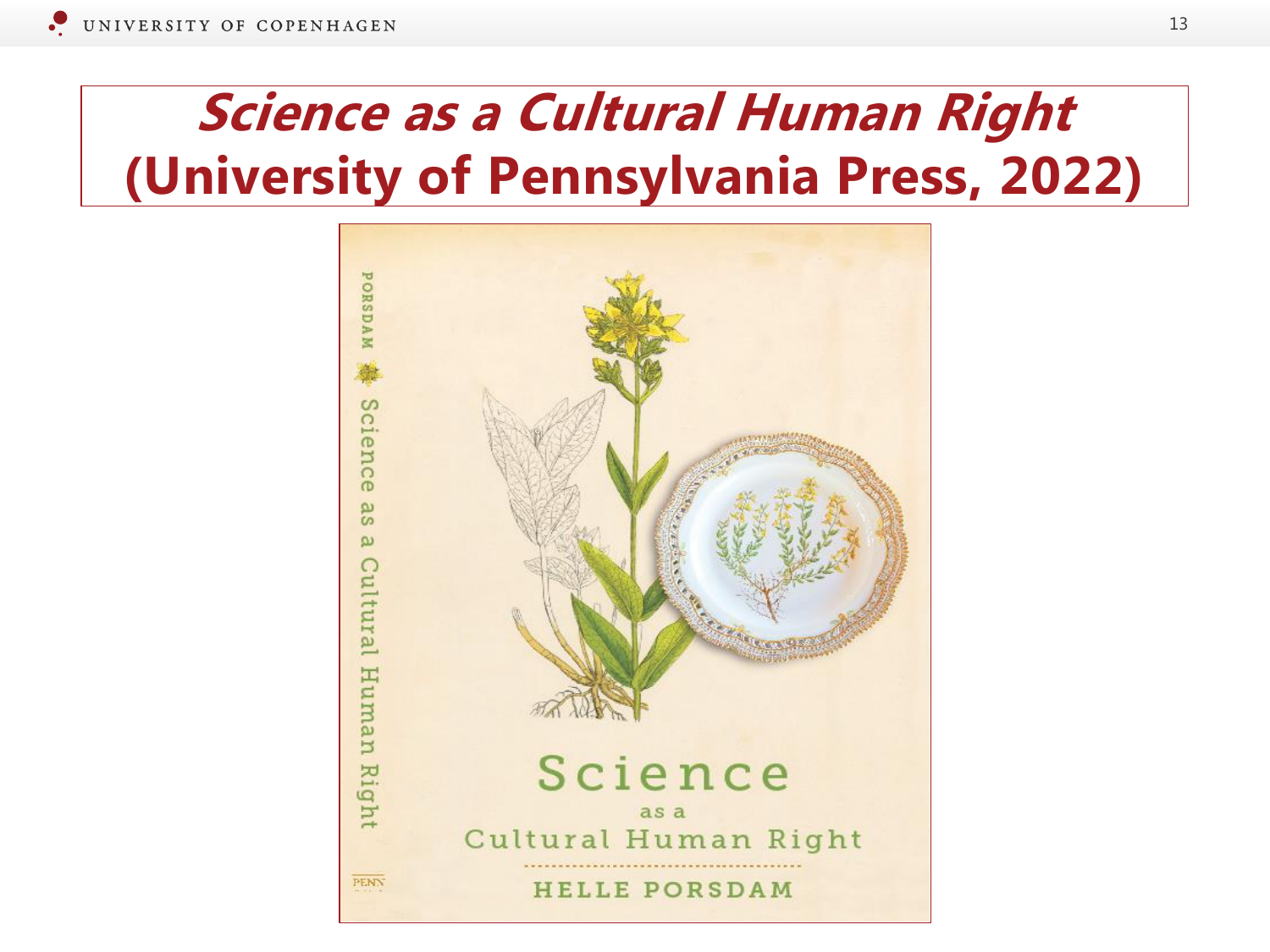#### **Scientific freedom – and responsibility**



• **Scientific freedom and scientific responsibility are essential to the advancement of human knowledge for the benefit of all.** Scientific freedom is the freedom to engage in scientific inquiry, pursue and apply knowledge, and communicate openly. This freedom is inextricably linked to and must be exercised in accordance with scientific responsibility.

AAAS Statement on Scientific Freedom and Responsibility, Science 27 Oct 2017